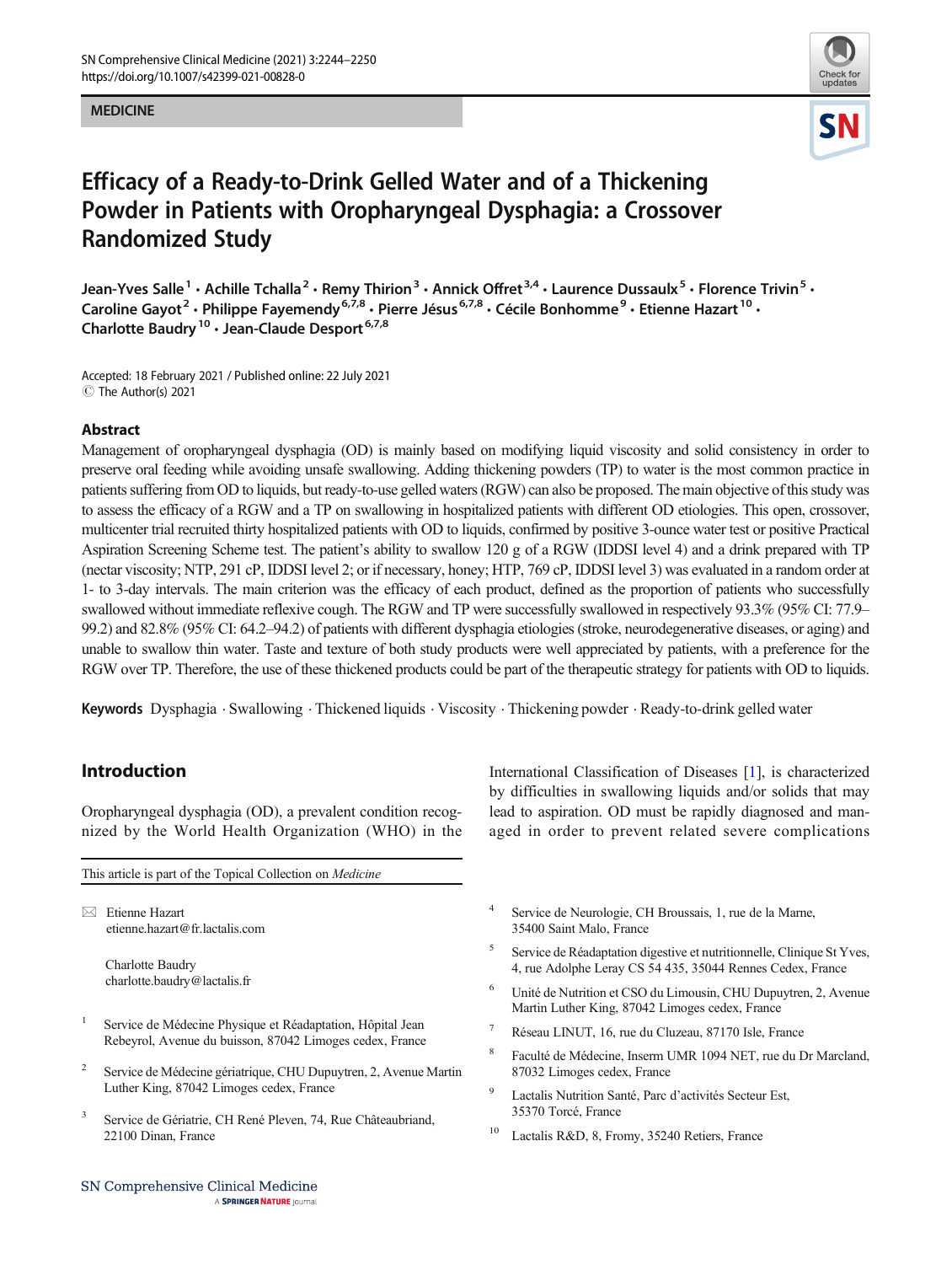(aspiration, undernutrition, dehydration, anxiety related to meals and social isolation) [[2](#page-6-0)]. OD prevalence is high in the elderly, after stroke, in neurodegenerative diseases, and in head and neck cancer patients [[2](#page-6-0)]. Management of OD is mainly based on modifying liquid viscosity and solid texture/consistency in order to preserve oral feeding while avoiding unsafe swallowing [\[3](#page-6-0)]. A well-established intervention in hospitals for patients with OD is to thicken liquids by adding thickeners in water as described in previous studies [\[4](#page-6-0)–[6\]](#page-6-0). Prescription of thickness level is patient-specific. Different viscosity levels were defined for liquids in 2002 by the National Dysphagia Diet (NDD) task force [\[7\]](#page-6-0) according to their rheological properties: nectar thick liquid (51–350 cP), honey thick liquid (351–1750 cP), and spoon/pudding thick liquid (>1750 cP). More recently in 2017, the International Dysphagia Diet Standardization Initiative (IDDSI) proposed new definitions for texture-modified foods and thickened liquids for OD [\[8](#page-6-0)]. A five-level scale of drink thickness has been established from thin (level 0) to extremely thick liquids (level 4) [[8\]](#page-6-0).

Gum-based thickeners are able to thicken a wide range of liquids at different temperatures and maintain stable viscosity over time [[9\]](#page-6-0). However, adding thickening powder to liquids can be constraining for caregivers. That is why ready-to-drink gelled waters (RGW) have been developed, formulated with pectin and gums to ensure their stability during transport and storage in hospitals. Both gum-based thickeners and RGW are widely used for dysphagic patients and seem to be well accepted [\[9](#page-6-0)]. There are many commercially available products with different components and rheological properties, but none has been clinically studied to prove its efficacy in current hospital practices. Videofluoroscopy (VFS) is considered the "gold standard" method to assess the effect of increased viscosity on swallowing [\[9](#page-6-0)] and is largely used to evaluate thickened drink. However, this method does not apply to RGW that are solid gelled water, because stirring for the addition of contrast product needed for such evaluation would induce a modification of the texture and viscosity level of RGW. Similarly, viscosity measurement by rheology would destroy the gel structure and would modify its texture. Finally, considering that mastication and hydration processes of the bolus are not reproducible by technical evaluation [[10](#page-6-0)], a clinical evaluation of the safety of products is required.

This is the first study to assess the effectiveness on swallowing of two commercial products, a RGW and a thickening powder (TP,) in standard hospital practices. Therefore, the main objective of this study was to assess the efficacy of the consumption of an entire cup of RGW, or the same amount of thickened water (120ml), in hospitalized patients with different OD etiologies.

#### **Methods**

## **Patients**

Patients with OD hospitalized in acute or rehabilitation hospitals in France, for whom aspiration was detected, were prospectively included. Inclusion criteria were age > 18 years, suffering from OD following neurological diseases (stroke or neurodegenerative diseases) or aging, positive 3-ounce water test (3oz WT) or positive Practical Aspiration Screening Scheme (PASS) test, and able of understanding and signing written consent after receiving study information. The PASS test combines the Clinical Predictive Scale of Aspiration (CPSA) and the 3oz WT in patients falling in the uncertain range of CPSA (between 14 and 28) [\[11](#page-6-0)]. The CPSA is a noningestion test consisting of a questionnaire with six clinical signs correlating with aspiration risk. The 3oz WT was performed for all the patients at inclusion and was considered positive when it evidenced coughing after ingestion of 90 ml of water [[12](#page-6-0)]. Non-inclusion criteria were medical or surgical history which interfered with the participation to the study, intolerance to one or more components of the products, and diabetic patient. All participants provided written informed consent. The protocol (registration number: 2014-A01084- 43) was approved by French authorities: the Agence Nationale de Sécurité du Médicament and the Comité de Protection des Personnes Sud-Ouest et Outre-Mer IV, Limoges, France. The trial was conducted according to the principles and rules of the Declaration of Helsinki and its subsequent amendments.

#### Products and Design of the Study

Three grenadine-flavored thickened waters were studied: one RGW and two drinks prepared with TP at two different viscosities. Compositions of study products are detailed in Table [1](#page-2-0). The RGW (Gelodiet, Delical, Lactalis Nutrition Santé, France) was a 120-g cup (IDDSI level 4). The two other drinks were prepared with a TP (Gelodiet, Delical, Lactalis Nutrition Santé, France) as followed: at room temperature, 8.4 g grenadine syrup was mixed with either 5.5 g of TP and mineral water (qsp 120 g) to obtain nectar viscosity (NTP, 291 cP, IDDSI level 2) or 6.9 g of TP to obtain honey viscosity (HTP, 769 cP, IDDSI level 3).

After positive 3oz WT at the inclusion visit, patients were randomized in a crossover, open study to assess the efficacy of swallowing of the products following the sequence "RGW then NTP" or "NTP then RGW." Randomization was done by automatic list generation. The different tests were performed at 1- to 3-day intervals.

The patient's ability to swallow 120 g of each product was evaluated. The product was considered effective if it did not induce an immediate reflexive cough or the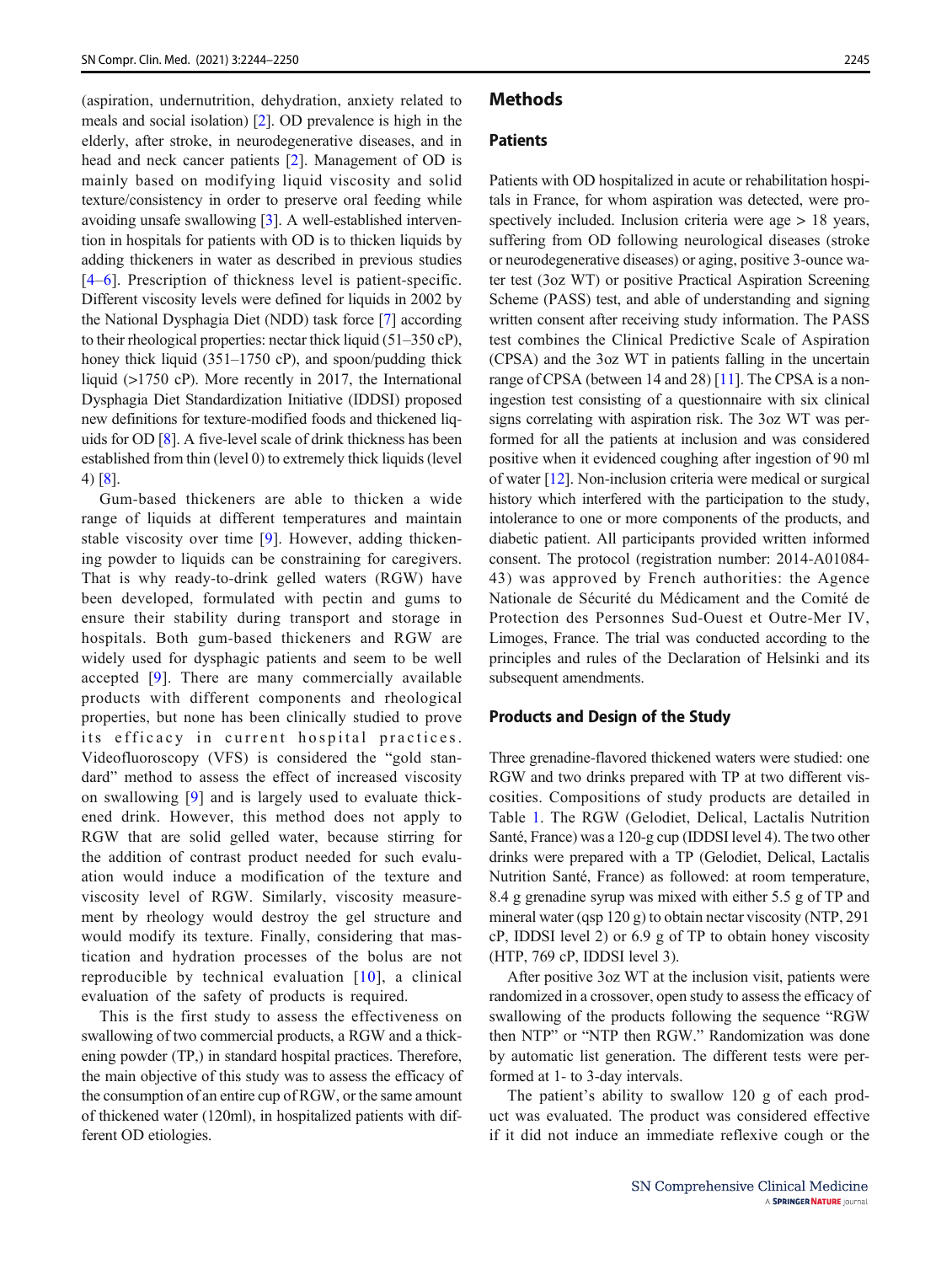<span id="page-2-0"></span>Table 1 Products composition and viscosity for 120 g

|                     | <b>RGW</b>   | <b>NTP</b>           | <b>HTP</b>          |
|---------------------|--------------|----------------------|---------------------|
| Energy (kcal)       | 37           | $19(53*)$            | $24(57*)$           |
| Protein $(g)$       | 0.1          | 0.0                  | 0.0                 |
| Fat $(g)$           | $\mathbf{0}$ | $\mathbf{0}$         | $\mathbf{0}$        |
| Carbohydrates (g)   | 8.5          | $4.4(12.8^*)$        | $5.5(13.9*)$        |
| Fibers $(g)$        | 1.2          | 0.7                  | 0.9                 |
| Sodium (mg)         | <b>NS</b>    | 9.3                  | 11.6                |
| Calcium (mg)        | 23           | $\Omega$             | $\boldsymbol{0}$    |
| Chlorine (mg)       | 52           | $\mathbf{0}$         | $\boldsymbol{0}$    |
| Mean viscosity (cP) | NE           | 291                  | 769                 |
| NDD viscosity range | NA           | Nectar $(51-350$ cP) | Honey (351-1750 cP) |
| <b>IDDSI</b> level  | 4            | 2                    | 3                   |

RGW ready-to-drink gelled water, NTP nectar-like thickened powder, HTP honey-like thickened powder. NDD National Dysphagia Diet (7), IDDSI International Dysphagia Diet Standardization Initiative (8), NS not specified, NE not evaluable, NA not applicable

\*Values with syrup

inability to swallow leading to split out the bolus. If the NTP induced a reflexive cough, a subsequent test with the HTP was performed at the same visit. Total amount of liquid consumed and test duration were recorded. Patients stayed under medical observation for 1 h after ingestion of each study product. The main criterion of the study was the efficacy of each product, defined as the proportion of patients who successfully swallowed without immediate reflexive cough.

A satisfaction questionnaire was completed at the end of each intake test. Appreciation of taste and texture as well as global appreciation of each product was scored using a visual scale based on seven smiley levels as previously described [\[13\]](#page-6-0). Patients were also questioned about their intended consumption of each product and the amount of thickened/gelled water they would be ready to consume daily. Any adverse event occurring during the study was recorded, assessed for severity and related or not with product intake according to the investigator's opinion.

#### Statistical Analysis

Statistical analyses were performed, using JMP® 13.0 from SAS Institute (Cary, USA). Quantitative variables were described by mean  $\pm$  standard deviation (SD) and compared using the Student t-test for paired data or the non-parametric Wilcoxon test. The main criterion was efficacy of each product. The 95% confidence intervals were calculated for each proportion using the Clopper-Pearson method. Efficacies of the two products (RGW and TP) were compared a posteriori using a McNemar test. Results were considered significant when p-value  $< 0.05$ .

#### Results

Five centers with different specialties participated to the trial from September 2015 to September 2016: one Physical and Rehabilitation Medicine Service, two Geriatric Services, one Neurology Unit, and one Digestive and Nutritional Rehabilitation Service. The flow chart of the study is given in Fig. [1](#page-4-0). Thirty hospitalized patients with OD were included in the study. Characteristics of the study population are presented in Table [2](#page-3-0). CPSA was evaluated for 28 patients, and 86% of them were at potential risk of aspiration (score≤28). All the patients had a positive 3oz WT at inclusion. Ninetythree percent of the patients had been placed on a thickened fluid recommendation prior to inclusion, and two patients (7%) were not orally hydrated (complementary enteral feeding).

RGW was tested by all patients  $(n=30)$  and TP by 29 patients because one patient refused to consume the product. Twenty-seven patients were assessed with the NTP in agreement with the protocol. The two patients who were not orally hydrated were directly assessed with the HTP because of a higher risk of aspiration according to the investigator's opinion. Total amount of thickened liquid consumed during the test and test duration was similar between the RGW and the TP (Table [3\)](#page-4-0). Seventy-three percent of patients entirely consumed each study product. Two patients on 30 coughed after ingestion of RGW. Five patients on 29 coughed after ingestion of TP; three coughed after both NTP and HTP, and two did not test NTP and coughed after HTP. The two patients who coughed after RGW also presented impaired swallowing with TP. The two patients who were not orally hydrated coughed after HTP, but one of them successfully swallowed RGW. Finally, RGW was successfully swallowed in 93.3% (95% CI: 77.9–99.2) of patients and TP in 82.8% (95% CI: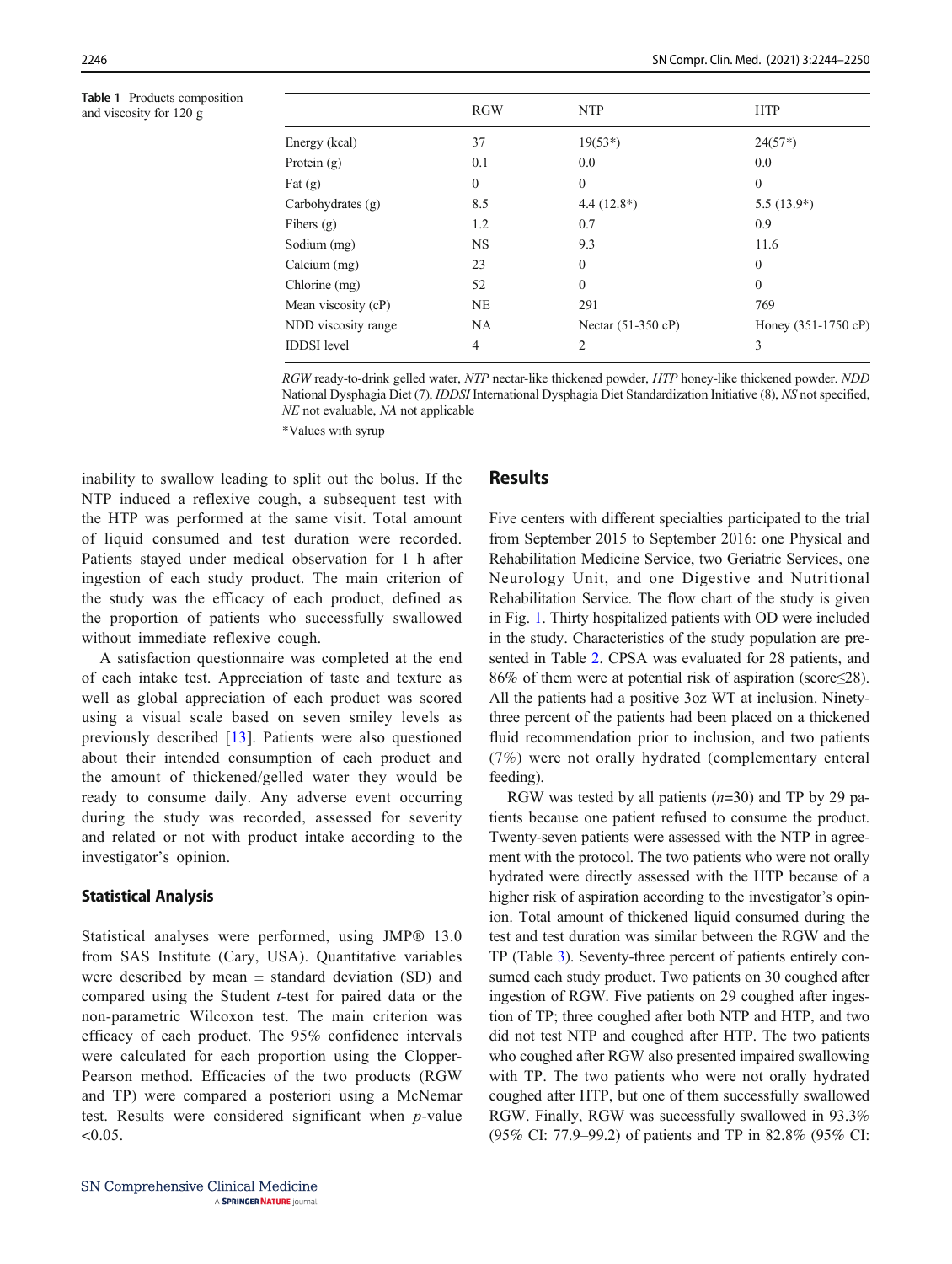#### <span id="page-3-0"></span>Table 2 Characteristics of the study population at inclusion

|                                             | $n$ (%) or mean $\pm$ SD |
|---------------------------------------------|--------------------------|
| <b>Sex</b>                                  |                          |
| Men                                         | 15(50)                   |
| Women                                       | 15(50)                   |
| Age (years)                                 | $74.3 \pm 13.5$          |
| Age distribution                            |                          |
| $\circ \leq 60$ years                       | 5(17)                    |
| $\circ$ 60–80 years                         | 13(43)                   |
| $\circ \geq 80$ years                       | 12(40)                   |
| Body mass index $(kg/m^2)$                  | $25.1 \pm 4.3$           |
| Etiology of dysphagia                       |                          |
| Stroke                                      | 20 (67)                  |
| ○ Ischemic                                  | 18 (90)                  |
| ○ Hemorrhagic                               | 2(10)                    |
| Neurodegenerative diseases                  | 7(23)                    |
| ○ Parkinson's disease                       | 3(43)                    |
| ○ Autoimmune limbic encephalitis            | 1(14)                    |
| ○ Cerebella degeneration by genetic atrophy | 1(14)                    |
| • Progressive supranuclear palsy            | 1(14)                    |
| $\circ$ Multiple sclerosis                  | 1(14)                    |
| Age-related dysphagia                       | 3(10)                    |
| CPSA score                                  | $23.1 \pm 5.6$           |
| CPSA score distribution                     |                          |
| $\circ$ <14 (risk of aspiration)            | 2(7)                     |
| $\circ$ 14-28 (uncertain range)             | 22 (79)                  |
| $\circ$ >28 (no risk)                       | 4(14)                    |
| Positive $3oz WT$ (%)                       | 30 (100)                 |

CPSA Clinical Predictive Scale of Aspiration, 3oz WT 3-ounce water test

64.2–94.2) of patients (Table [3\)](#page-4-0). Only one non-serious adverse event was recorded related to the study product: difficulty to catch the breath during the test with RGW, resolved by a brief oxygen supply.

Results of the satisfaction questionnaire are presented in Table [4.](#page-5-0) Significant differences were observed between the two products for taste, texture, and global appreciation, indicating a preference for the RGW over TP (Table [4](#page-5-0)). However, no difference was observed for intended consumption of RGW or TP, with about 60% of patients who declared to be ready to consume each product daily (Table [4\)](#page-5-0).

### **Discussion**

This is the first study conducted using normal French hospital practices to treat dysphagic patients and based on the entire consumption of a glass of thickened water or a cup of ready to drink gelled water.

Our results showed that both products were effective to ameliorate swallowing in patients with OD from different etiologies. None of the 30 patients enrolled in this study was able to swallow thin liquid at inclusion, whereas 93% of them

successfully swallowed RGW and 83% successfully swallowed TP. These results confirm that modifying liquid viscosity by adding thickening agents is an effective strategy for the management of OD.

Previous studies in patients suffering from OD showed an improvement of swallowing, defined as a reduced prevalence of penetration and aspiration evaluated by VFS or FEES (fiberoptic endoscopic evaluation of swallowing) [[9](#page-6-0)]. Whatever the thickening agents used, thickened fluids were successfully swallowed by 50–100% of patients with OD [\[4](#page-6-0)–[6,](#page-6-0) [9,](#page-6-0) [14,](#page-6-0) [15\]](#page-6-0). However, most of these studies were performed in patients including 20–60% who were still able to safely swallow thin liquids [[4,](#page-6-0) [6](#page-6-0), [9](#page-6-0), [14,](#page-6-0) [15\]](#page-6-0). By contrast, in our study, all the patients demonstrated signs of aspiration and/or penetration on thin liquids and presented a reflexive cough after 90 ml water ingestion at inclusion. Only the study of Leder et al. [\[5](#page-6-0)] enrolled patients who exhibited aspiration with thin liquid on FEES and showed that 100% of them successfully swallowed both nectar-like and honey-like thickened liquids. However, only 5–7 ml bolus volumes were tested, whereas aspiration could potentially occur with larger volumes. Moreover, Miles et al. [\[16](#page-6-0)] showed a significant association between cough response to aspiration and viscosity and volume of drink intake, but some of their patients coughed when they aspirated thin fluids but silently aspirated thick fluids indicating that cough response could be poor indicator of aspiration. However, the inversed reaction was observed within 7% of their patients ingesting a 5ml bolus and 1.7% of them ingesting a 50 ml bolus. In our study, the ingested bolus was 120 ml. Indeed, increasing bolus volume was reported to significantly reduce the safety of swallow whatever the viscosity [\[9](#page-6-0)]. We choose to test a high quantity of drinks to be more representative of the common practice in hospital, and this may also reduce the risk of inobservance of silent aspiration

Despite their different viscosities and their different thickener agents, efficacy was not statistically different between the 2 tested products. However, RGW (IDDSI level 4) was successfully swallowed in three patients who coughed after NTP (IDDSI level 2) and/or HTP (IDDSI level 3) ingestion. This observation is consistent with the previous results showing that prevalence of safe swallowing significantly increased in a bolus viscosity-dependent manner, with maximal therapeutic effect observed with spoon-thick viscosity [[4](#page-6-0), [9,](#page-6-0) [14](#page-6-0)]. However, spoon-thick viscosity with modified starch thickeners has been reported to increase the prevalence of oropharyngeal residue, which may result in post-swallow airway ingestion [[14\]](#page-6-0). In our study, the TP was tested only at nectar or honey viscosities and not at spoon-thick viscosity. RGW was more viscous than TP according to the IDSSI classification, but the NDD classification is not applicable to RGW because rheological measurements are not possible on this product. Presence of oropharyngeal residue was not evaluated in our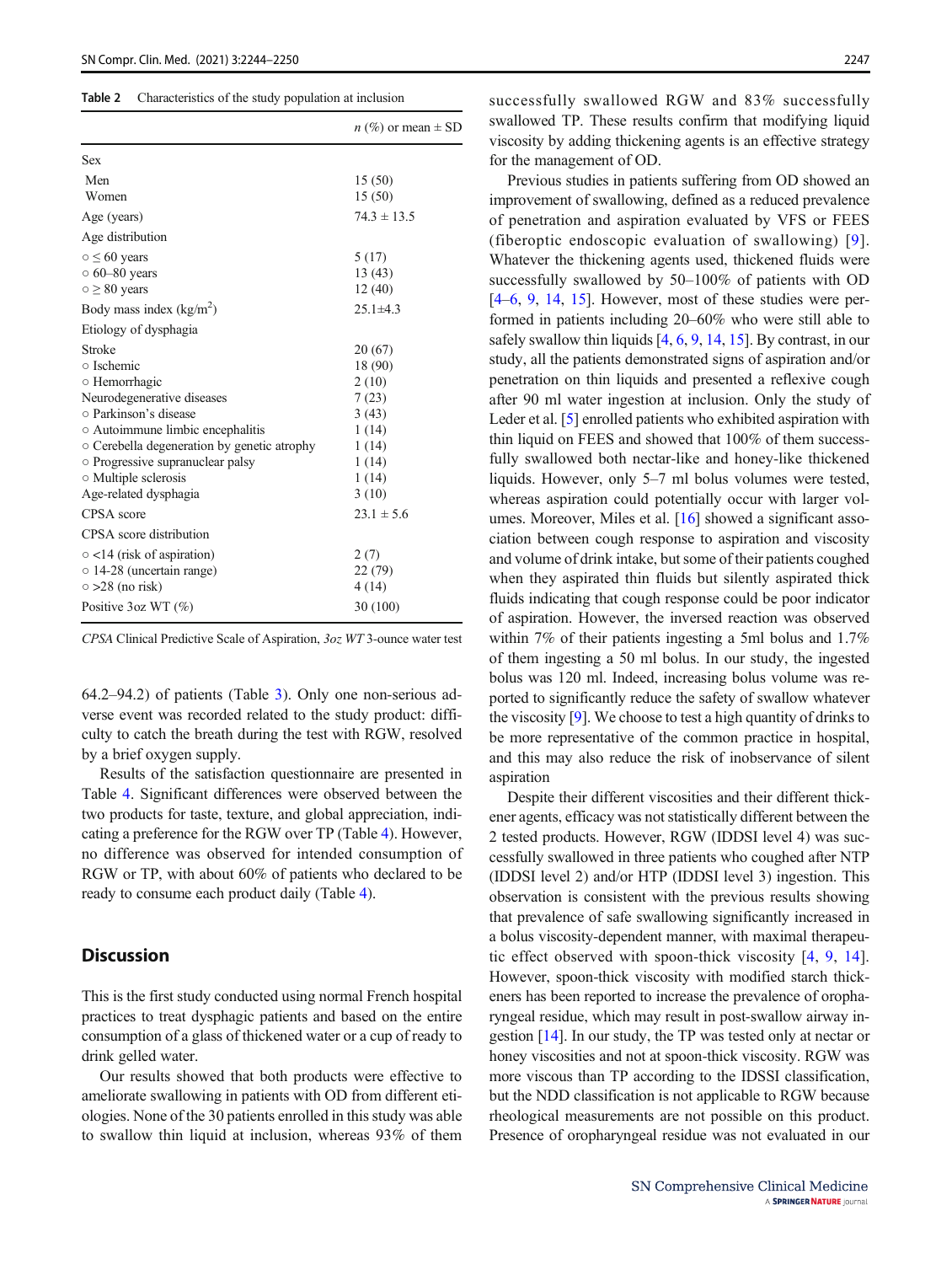<span id="page-4-0"></span>Fig. 1 Flow chart of the study population. RGW ready-to-drink gelled water, TP thickened powder. The asterisk indicates one missing data



study, but patients remained under medical examination for 1 h after the ingestion test, in order to identify potential postswallow reactions.

Another important point in the management of OD is palatability of thickened fluids, because a good compliance is required to ensure an adequate level of hydration of patients. An aversion for thickened liquids is often described in patients with OD, who declared to prefer nectar viscosity over honey or spoon-thick viscosities [\[17\]](#page-6-0). Therefore, it is recommended to reach a proper level of safety with the minimum amount of thickeners possible [\[18](#page-6-0)]. In our study, both products were well appreciated (rated above average) by the patients, with a

| <b>Table 3</b> Efficacy of the study |
|--------------------------------------|
| products on swallowing               |

| products on swallowing |                                                                        | $RGW (n=30)$                   | $TP(n=29)$                         |
|------------------------|------------------------------------------------------------------------|--------------------------------|------------------------------------|
|                        | Total amount of product consumed, $g(\%)$                              | 97.8 (82)                      | 100.8(84)                          |
|                        | Time needed to consume the study product, min (mean $\pm$<br>SD)       | $5.6 \pm 3.2$                  | $6.8 \pm 4.7$                      |
|                        | Number of patients who coughed after ingestion                         |                                |                                    |
|                        | Efficacy (proportion of patients who successfully<br>swallowed, $\%$ ) | 93.3 (IC95 %:<br>$81.7 - 99.9$ | 82.8 (IC95 $\%$ :<br>$64.2 - 94.2$ |

RGW ready-to-drink gelled water, TP thickened powder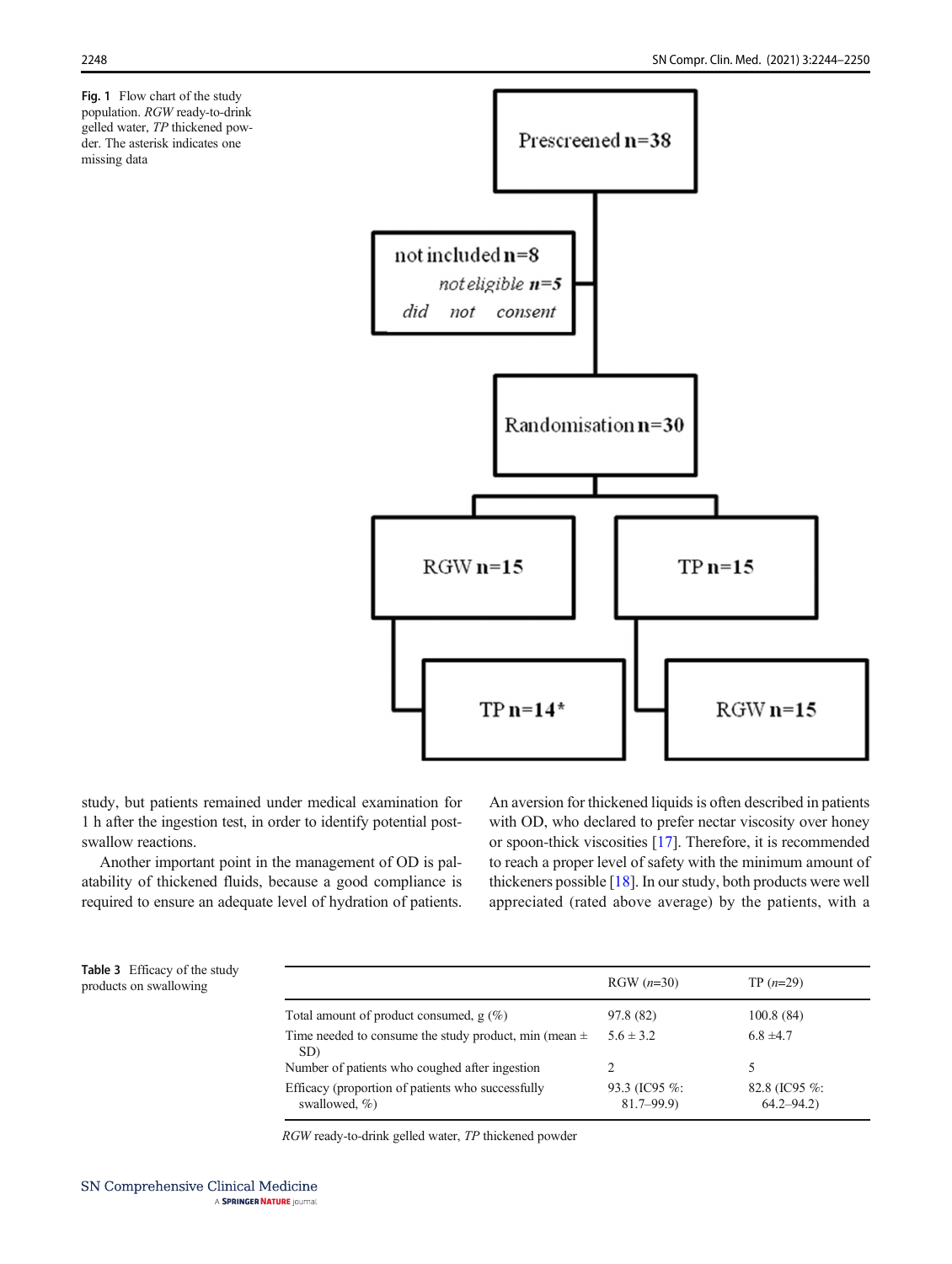<span id="page-5-0"></span>Table 4 Subjective appreciation of the two study products and intended use

|                                                                                 | $RGW (n=28)$  | $TP(n=28)$    | $p$ -value |
|---------------------------------------------------------------------------------|---------------|---------------|------------|
| Appreciation of the product (from $0 =$ bad to $7 =$ good), mean score $\pm$ SD |               |               |            |
| Taste appreciation                                                              | $5.8 \pm 1.5$ | $4.6 \pm 1.8$ | 0.0008     |
| Texture appreciation                                                            | $5.3 \pm 1.5$ | $4.4 \pm 1.6$ | 0.01       |
| Global appreciation                                                             | $5.5 \pm 1.6$ | $4.4 \pm 1.7$ | 0.004      |
| Ready to consume the product daily, $n$ (%)                                     | 18 (64)       | 17(61)        | > 0.05     |
| If ready to consume the product daily, number of cups (120 ml) per day; $n(\%)$ |               |               |            |
| $<$ 5 cups/day                                                                  | 13(72)        | 8(47)         | > 0.05     |
| $5 - 8$ cups/day                                                                | 4(22)         | 6(35)         |            |
| $\geq$ 9 cups/day                                                               | 1(6)          | 3(18)         |            |

RGW ready-to-drink gelled water, TP thickened powder

preference for RGW over TP. However, the RGW was specifically formulated to have optimal taste and texture, while TP-based drinks were obtained by mixing water, TP, and grenadine syrup, which may explain this difference. Around 60% of patients declared to be ready to consume RGW or TP daily, but most of them would be ready to consume less than 8 cups (i.e., 960 ml) per day, which is less than the recommended standards of fluid intake for hospitalized adults established at 1500 ml [\[19\]](#page-6-0). Previous studies showed that patients consuming pre-thickened drinks or drinks thickened with TP consumed less than their recommended daily fluid intake orally [\[20,](#page-6-0) [21\]](#page-6-0). Therefore, particular attention must be paid to avoid dehydration of dysphagic patients, and the use of thickened fluids needs to be completed by foods with high water content or use of non-oral supplementary routes [\[19](#page-6-0), [21](#page-6-0)].

There are several limitations in this study. First, sample size of 30 patients was low and did not include patients suffering from head or neck cancer, while prevalence of OD is high in this population. Clinical evaluation of efficacy of product on swallowing was based on the presence or absence of a reflexive cough after ingestion, and "silent aspiration" was not evaluated in this study. VFS is the gold standard method to evaluate deglutition but is not applicable with pre-thickened drinks. Further evaluation with the use of FEES and additional clinical parameters (such as voice changes and measurement of oropharyngeal residue) would be needed to complete our results and better evaluate the efficacy of the 2 tested products. However, the efficacy as measured in the present study was an easy-tomeasure non-invasive parameter that did not require specific material or trained staff and compatible with common hospital practice, but also that is realized with a high quantity of tested product to secure the cough response. All patients exhibited reflexive cough after water ingestion at inclusion, and our study showed that this specific symptom was significantly improved with thickened liquids.

# Conclusion

This study showed that a RGW and a TP were successfully swallowed in 93% and 83%, respectively, of hospitalized patients with different dysphagia etiologies and unable to swallow thin water. Therefore, the use of these thickened products could be part as the therapeutic strategy to improve patient safety and compliance as well as to contribute to the maintenance of adequate fluid intake to prevent dehydration.

Abbreviations 3oz WT, 3-ounce water test; CPSA, Clinical Predictive Scale of Aspiration; FEES, fiberoptic endoscopic evaluation of swallowing; HTP, honey-like thickened powder; IDDSI, International Dysphagia Diet Standardization Initiative; NDD, National Dysphagia Diet; NTP, nectar-like thickened powder; RGW, ready-to-drink gelled water; TP, thickening powder; VFS, videofluoroscopy

Acknowledgements We gratefully thank SLB Pharma (Rennes, France) for its advices and support for the management of this study and analysis of the results.

Author Contribution JYS, AT, RT, AO, LD, FT, CG, PF, PJ, and JCD make substantial contributions to acquisition, analysis, and interpretation of data. JCD participates in drafting the article. All authors participate in revising the article critically for important intellectual content. All authors give final approval of the version to be submitted and any revised version.

Funding This study was supported by the Lactalis group. The funding source had no influence in subjects' recruitment, data collection, and analysis.

Data Availability The authors confirm that the data supporting the findings of this study are available within the article.

### **Declarations**

Ethics Approval The protocol (registration number: 2014-A01084-43) was approved by French authorities: the Agence Nationale de Sécurité du Médicament and the Comité de Protection des Personnes Sud-Ouest et Outre-Mer IV, Limoges, France. The trial was conducted according to the principles and rules of the Declaration of Helsinki and its subsequent amendments.